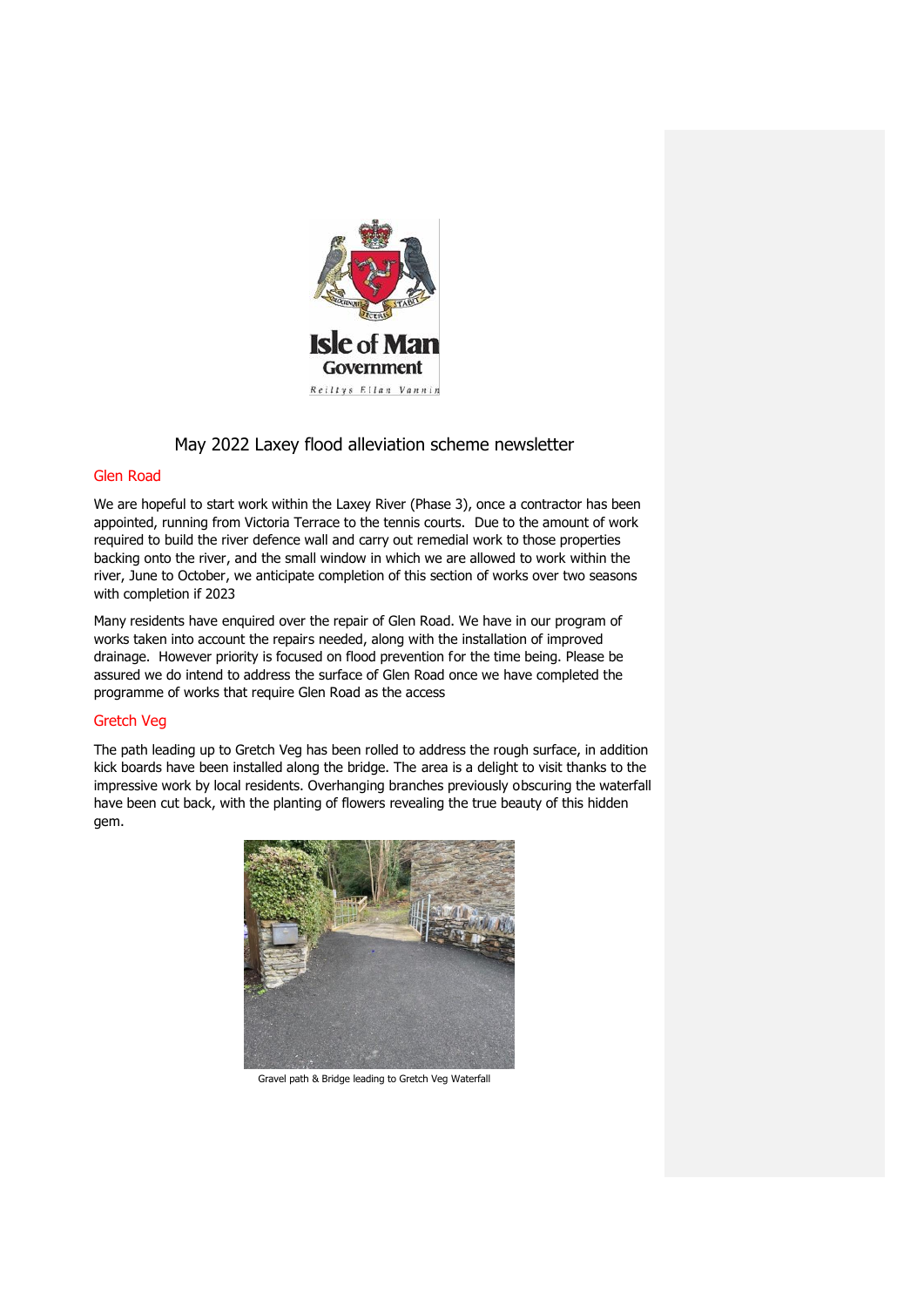#### Lower Minorca Hill

We are extremely pleased with the speed Paul Carrey and Son have progressed work at the bottom end of Minorca Hill. The binder course of tarmac has been applied to the road along with the curbing. Footpath construction is almost complete, and the surface layer of tarmac is expected this week. The completion of the drain will alleviate flooding to those properties at the Mona Lisa end of Glen Road. Minorca Hill. Completion is expected prior to TT Practice week.



Entrance to Apartments at the bottom of Minorca Hill Drainage work now completed opposite the Mona Lisa



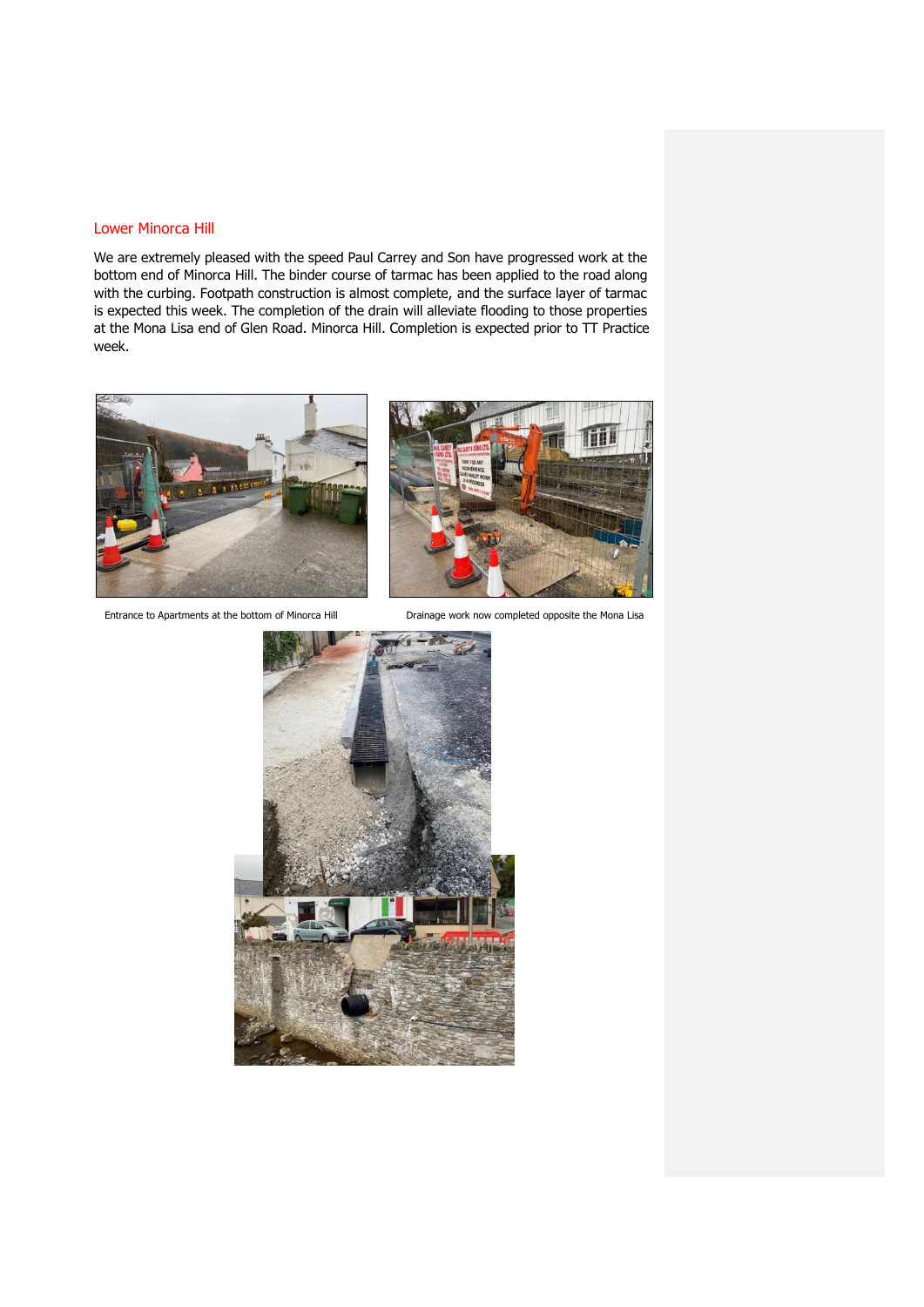Curb and Gully at the entrance to Glen View Apartments The outfall from the newly installed drain will be completed between June and October

#### Quarry Road

The work is now complete and access for residents has returned to normal. The work involved creating a larger drain to stop water pooling outside the school gates, causing flooding to properties. The drain now collects water and discharges through a 450mm pipe under the school grounds and into the existing stream. The need to remove two trees in order to install the new drain, opened an opportunity to install the schools new covered bike stand.



Picture above shows the newly installed storm grids outsdie Laxey School Gates

Later this year work will begin to replace the culvert within Minorca Vale, this has collapsed towards the bottom of the road and requiring a temporary repair, within the next week. The main work to repair the culvert in Minorca Vale will see a new drainage pipe linking into the recently installed Quary Road Pipe, mentioned above. Additional road side gullies will also be installed at the same time. During the winter months the short section of work between Minorca Vale and Quarry Road will require a road closure.

In advance of the above works, we will be underatken site investigations to identify ground conditions and locations of services to ensure the works requireing a road closure later in the year are kept to a minimum.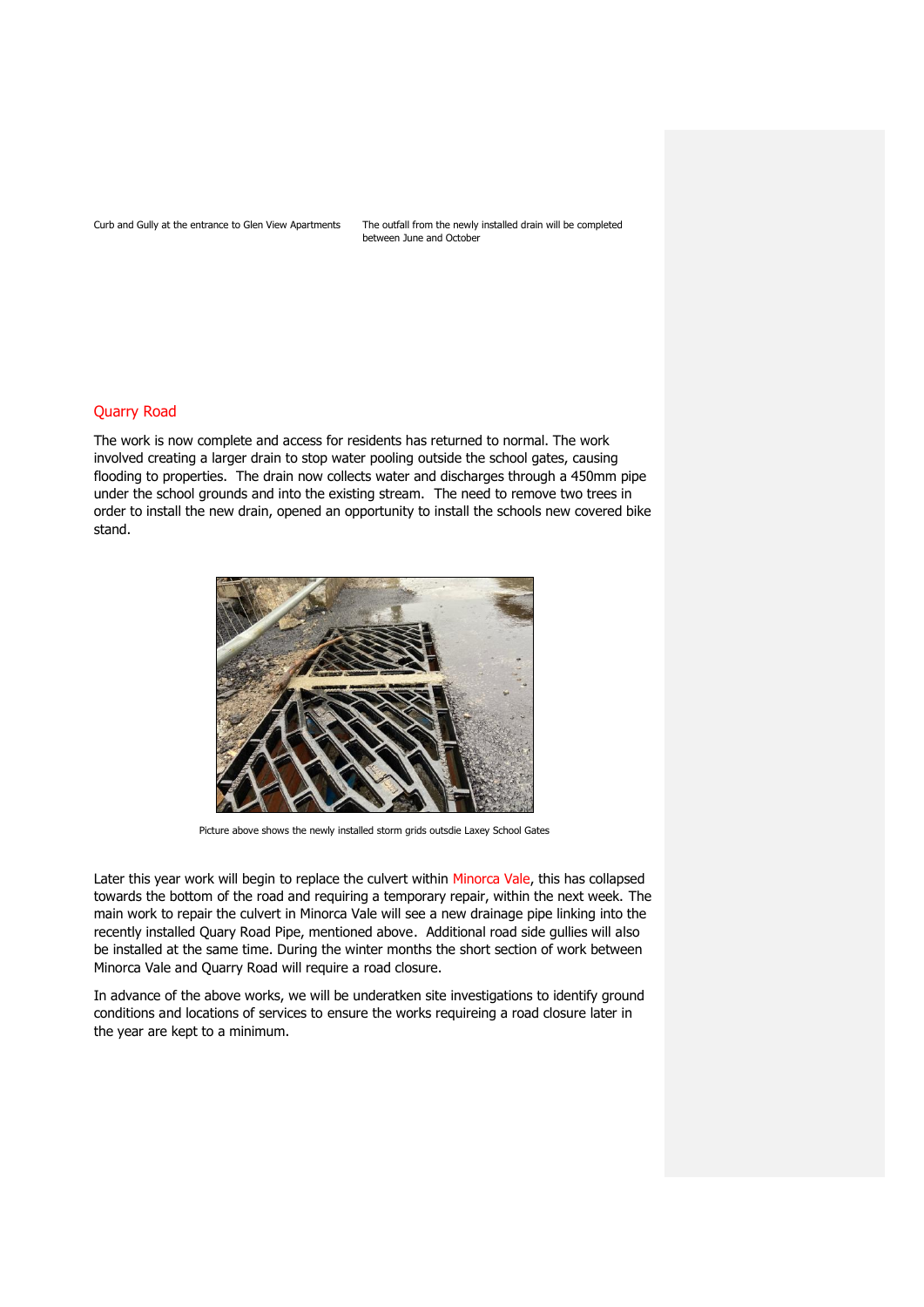#### Shore Hotel flood defence wall and Bund

Out contractor JCK have started work along the riverbank outside the Shore Hotel. The wall design will be 50% glass and 50% stone to keep the aesthetics of the area and to allow views from the Shore garden to the river.

The wall along with the bund will form a vital part of the flood defences. Due to the restricted working space during the work, access to the footpath behind the Shore Hotel will be out of bounds to the public for health and safety reasons.



Shore Hotel side of river, new flood defence wall will be installed along the edge of this bank

## Additional Work

Investigations are well underway in and around the surrounding Laxey catchment areas with designers and engineers planning work for the near future. The Department is expecting work in Laxey to extend for several years in order to address all flooding from both hill side and river to sea. For this reason we have created two temporary offices within the DOI site next to Gretch Veg. This will allow our Senior Engineer Darren Young to manage the activities and progress of work.

#### Minorca Vale

Our engineers have identified a collapsed culvert within Minorca vale. We plan to address this by closing vehicle access to Minorca Vale to repair the area. This work should take no more than a day. We will return later in the year to install the complete drainage solution and link in with the work completed at Quarry Road. Once we have a contractor approved we will notify residents.

For further information please use one of the contact number below or email address.

If you would like to subscribe to our newsletter please email: jomfloodhub@gov.im

For further information please visit [www.floodhub.im](http://www.floodhub.im/) IOM Flood Hub Team Tel: 01624 850000

24hr Emergency Tel: 01624 672000